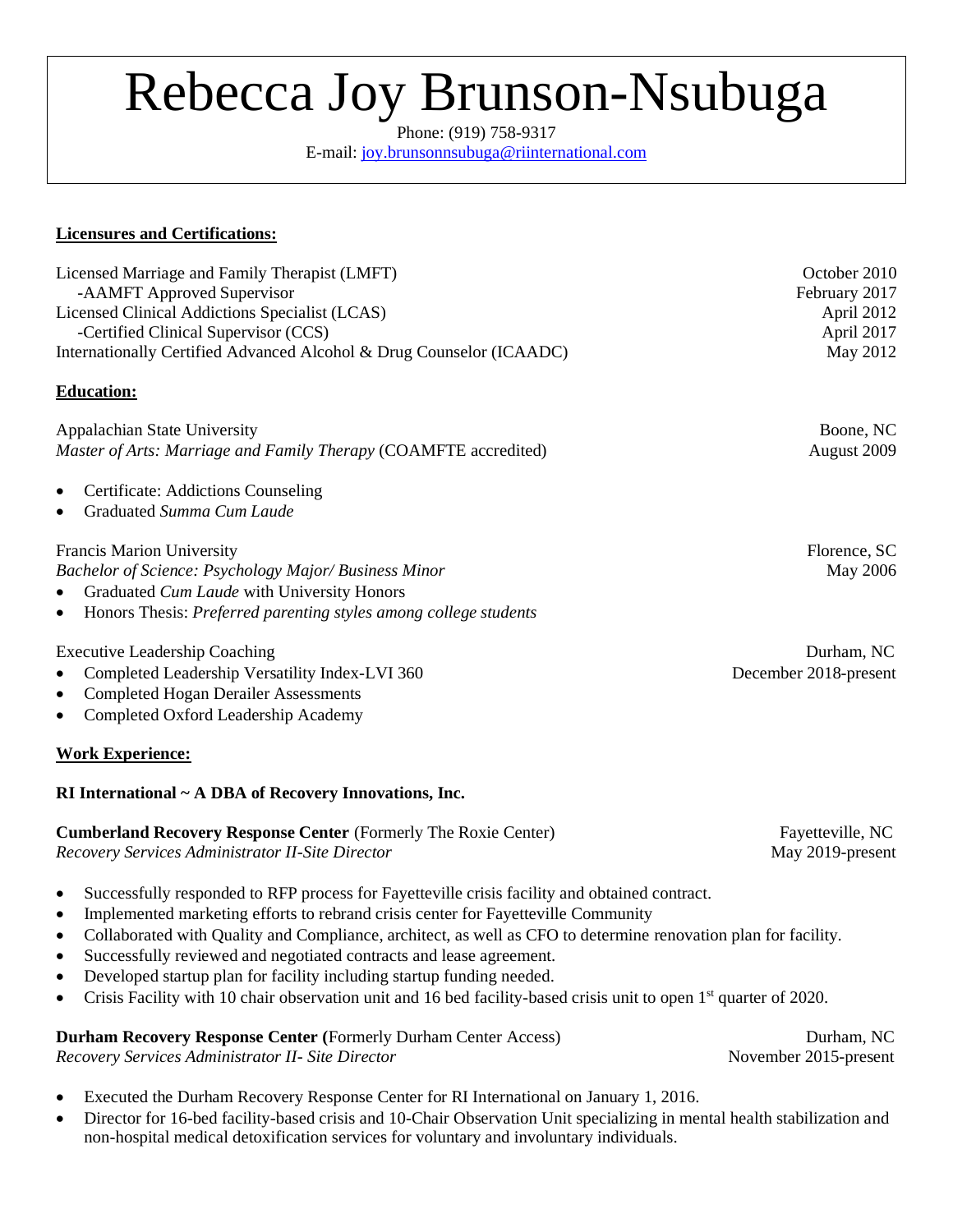- Developed and implemented daily operations and processes including referrals, admissions, discharges, incidents, grievances, and daily treatment schedules.
- Initiated weekly treatment team meeting with interdisciplinary team members in order to coordinate client treatment and provide stabilization services as well as connect clients to aftercare
- Monitored scheduling for 120+ staff members as well as work responsibilities, work expectations, productivity, and adherence to agency policies and procedures.
- Trained all staff on crisis management, documentation, ethics, professionalism, and agency policy and procedure.
- Provided supervision for provisionally licensed and licensed clinical staff.
- Structured and facilitated staff meetings for all clinical and recovery staff, developed trainings plans for clinical and recovery staff, and supported training for all staff.
- Completed Risk Analysis in order to develop creative processes and procedures for maintaining high standard levels for client satisfaction reports, internal and external audit scores/reporting, and capacity management percentages. Successfully met all goals for 2016 and 2017 including diversion numbers, capacity and admissions numbers, and safety ratings.
- Active member of the Durham Crisis Collaborative, Durham Crisis Intervention Leadership Team, and Durham Stepping Up Initiative, Durham LEAD initiative, Homeless Initiative, and Substance Use Collaborative. Started Internship initiative with two local universities.
- Steered Renovation project to completely renovate 80% of the building (27,000 sq. ft.) in order to increase safety and therapeutic aspects of building while remaining completely operational.
- Lead RI International's company-wide objective to develop policies, procedures, and trainings as well as develop services related to substance use/medication assisted treatment in all target markets in five states.
- Contracted for two additional behavioral health services with Durham Community and in current negotiations to start three additional behavioral health services.
- Collaborated with multiple State Behavioral Health Leaders through RI International's consulting arm to provide guidance and feedback to facilities using the CrisisNow model for crisis services.
- A robust understanding of Joint Commission Accreditation and Standards for facility, staff knowledge, and client care.

**Recovery Services Administrator II-Site Director** *Clinical Director* November 2013-June 2015

**Henderson Recovery Response Center Henderson, NC**<br> *Recovery Services Administrator II-Site Director Henderson, NC*<br> *Henderson, NC* 

- Director for 10-bed facility-based crisis agency specializing in mental health stabilization and non-hospital medical detoxification services for voluntary and involuntary individuals
- Monitored daily operations and processes including referrals, admissions, discharges, incidents, grievances, and daily treatment schedules.
- Initiated weekly treatment team meeting with interdisciplinary team members in order to coordinate client treatment and provide stabilization services as well as connect clients to aftercare
- Monitored scheduling for 35-40 staff members as well as work responsibilities, work expectations, and adherence to agency policies and procedures
- Developed and facilitated staff meetings and trainings for all disciplines including registered nurses, peer support specialists, and qualified professionals to enhance clinical skills and treatment.
- Developed creative processes and procedures for maintaining high standard levels for client satisfaction reports, internal and external audit scores/reporting, and capacity management percentages (Increased capacity standards by 20%).
- Developed positive relationship with LME (local management entity) as well as referring and aftercare agencies
- Active member of the Five County Provider Council and Five County Stepping Up Initiative

### **Relatively Speaking Therapeutic Center All and Speaking Therapeutic Center Holly Springs, NC**

*Private Practice Owner* June 2015-present

• Maintained positive therapeutic relationship with caseload of 10-12 clients by providing comprehensive assessments as well as couples, family, and individual therapy.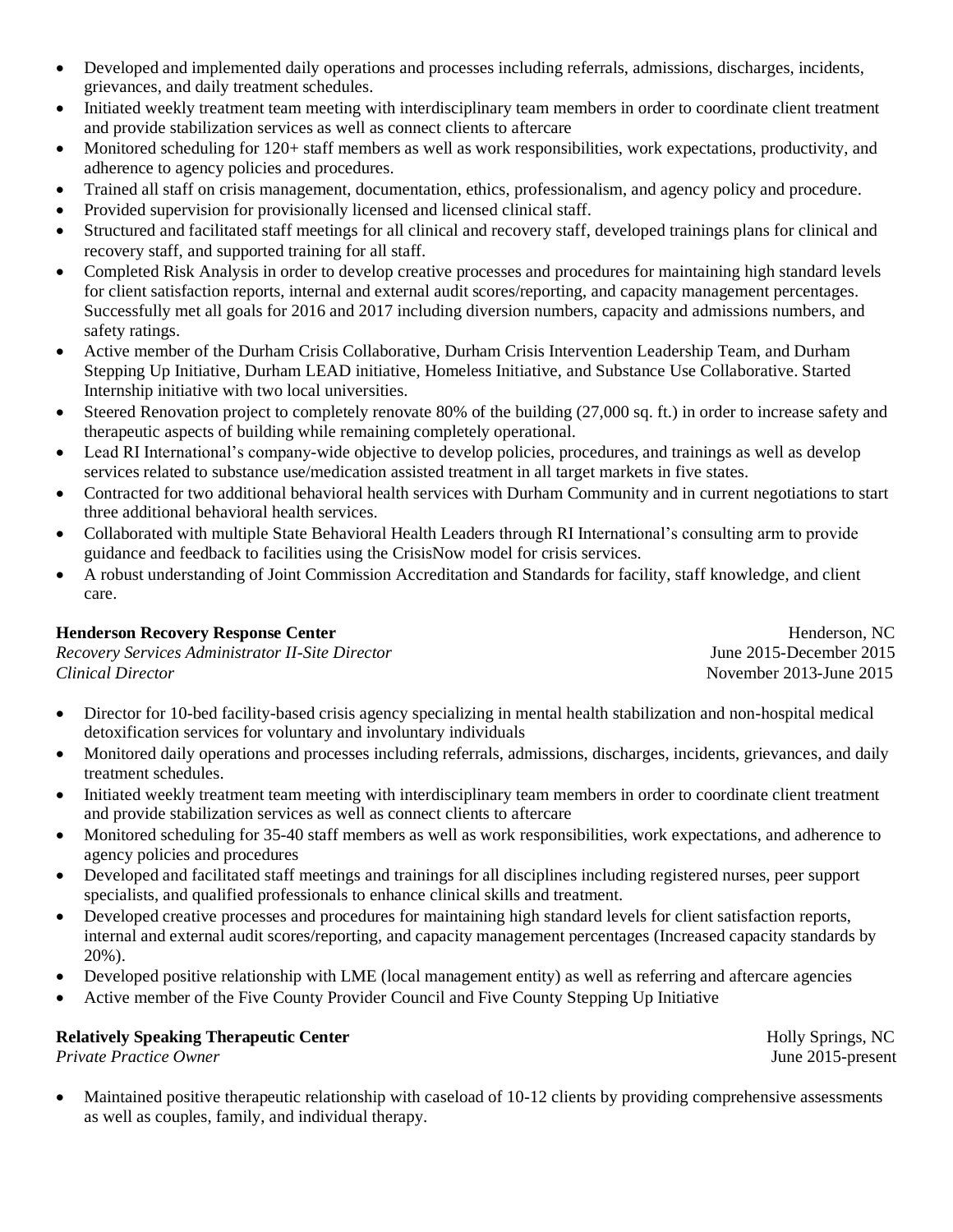- Focused on treatment for depressive disorders, anxiety disorders, mood disorders, substance use disorders, and adjustment disorders for referrals from military (Tricare), EAP (employment assistant program), private insurance (MHN, BCBS), and self-referral.
- Promoted therapeutic change through Emotion-Focused therapy, Structural family therapy, Solution-Focused Therapy, Brief Strategic Therapy, and Bowenian family therapy
- Providing Supervision for marriage and family therapy students and licensure candidates as well as candidates for certified substance abuse counselor (CSAC) and licensed clinical addiction specialists (LCAS)
- Conducting Trainings on Crisis Prevention, Addictions Treatment, and Family Systems.
- Contracted with Wake AHEC to provide trainings and presentations on Couples Therapy, Family Therapy, and Crisis Intervention Team webinars

### **Systemic Health Resources, Inc** Raleigh, NC Raleigh, NC

*Private Practice Contractor* January 2013-December 2015

- Maintained positive therapeutic relationship with caseload of 10-15 clients by providing comprehensive assessments as well as couples, family, and individual therapy.
- Focused on treatment for depressive disorders, anxiety disorders, mood disorders, and adjustment disorders for referrals from military (Tricare), EAP (employment assistant program), private insurance (MHN, BCBS), and selfreferral.
- Promoted therapeutic change through Emotion-Focused therapy, Structural family therapy, Solution-Focused Therapy, and Bowenian family therapy
- Providing Supervision for marriage and family therapy students and licensure candidates as well as candidates for certified substance abuse counselor (CASC) and licensed clinical addiction specialists (LCAS)
- Conducting Trainings on Crisis Prevention, Addictions Treatment, and Family Systems.

### **Southlight Healthcare, Inc Raleigh, NC Raleigh, NC Raleigh, NC Raleigh, NC**

**Counselor II** March 2011-November 2013

- Maintain positive therapeutic relationship with a caseload of 50-65 clients by providing comprehensive assessments as well as individual, couples, family, and group therapy
- Enhanced the substance abuse program and agency by assessing for need of clients and meeting that need by starting appropriate couples and family therapy services
- Completed appropriate documentation for client treatment including person centered plans (PCPs), comprehensive clinical assessments (CCAs), authorizations (ITRs, ORFs), NC-Topps, and clinical notes
- Developed, implemented, and evaluated pregnancy and post-partum outpatient program for women with substance use disorders utilizing medication assisted treatment including group therapy, individual therapy, family therapy and community involvement (WakeMed, UNC, local churches, Le Leche League).
- Facilitated substance abuse intensive outpatient group (SAIOP), family therapy group, recovery group, parenting class and orientation group
- Participated in weekly treatment team meeting with interdisciplinary team members in order to coordinate client treatment and provide comprehensive holistic care including primary care, psychiatry, spiritual services, and medication assisted treatment
- Enhanced leadership skill set by developing and leading the SAIOP Team, supervising interns, and training new counselor employees

### **Daymark Recovery Services** Buies Creek, NC

*Human Service Clinician*  $\overline{a}$  2011

- Provided clinical evaluations and assessments including gathering background information, presenting treatment recommendations and diagnoses, and coordinating appropriate services with clients and their families including adults and children.
- Provided emergency services including preventative crisis plans, safety plans, and substance abuse and/or mental health inpatient placements
- Maintained therapeutic relationships with a caseload of individuals-children and adults, couples, and families by providing individual, family, and group therapy
- Trained in Dialectical Behavioral Therapy (DBT) and Motivational Interviewing (MI)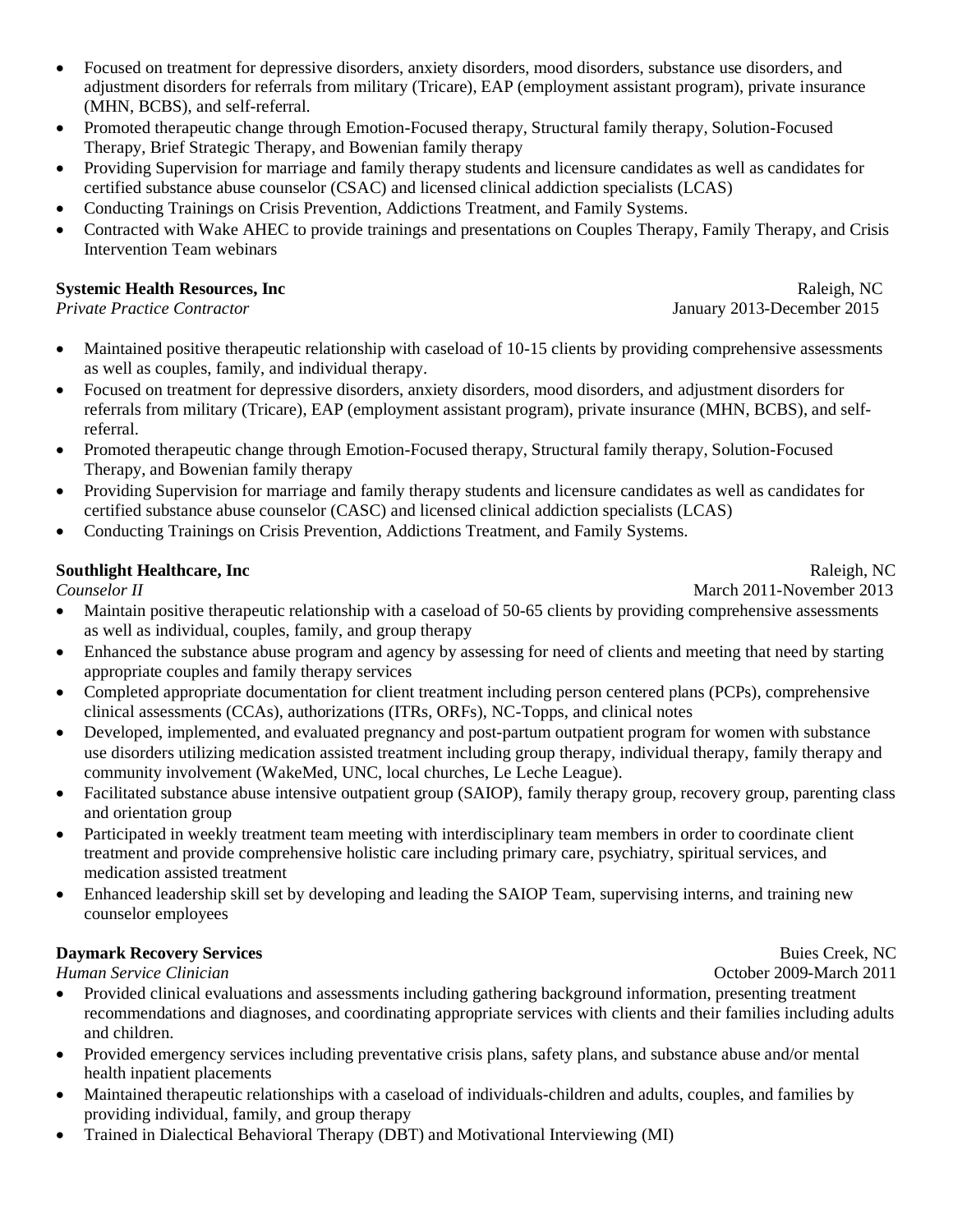• Promoted therapeutic change through Emotion-Focused therapy, Structural family therapy, Narrative family therapy, and Bowenian family therapy

### **New River Behavioral Healthcare Jefferson, NC Jefferson, NC**

- Maintained therapeutic relationships with a caseload of 10-30 diverse clients: children, families, individuals, and couples with a range diagnosis through intensive in home and agency settings
- Co-facilitated an Adolescent Dialectic Behavioral Therapy (DBT) group, Psychosocial Rehabilitation group (PSR), Family Substance Abuse (SA) Intensive Outpatient (IOP) group, Educational SA group, and General SA IOP group
- Completed documentation including treatment plans, assessments, and progress notes for each client
- Promoted therapeutic change through Structural family therapy, Narrative family therapy, and Bowenian family therapy

### **Leadership and Involvement:**

| <b>ITSDA Family Life Association</b>                                | Spring 2013-present   |
|---------------------------------------------------------------------|-----------------------|
| Leadership Committee Member<br>$\bullet$                            |                       |
| American Association for Marriage and Family Therapy (AAMFT)        |                       |
| <b>Student Member</b>                                               | Fall 2007-2009        |
| <b>Pre-Clinical Fellow</b><br>$\bullet$                             | Fall 2009-Fall 2013   |
| <b>Clinical Fellow</b><br>$\bullet$                                 | Fall 2013-present     |
| <b>Family Team Committee Member</b><br>$\bullet$                    | Fall 2017-present     |
| Chair for North Carolina                                            | Winter 2018-present   |
| Engagement Program Leadership Network                               | Winter 2017-present   |
| North Carolina Association for Marriage and Family Therapy (NCAMFT) | Fall 2007-present     |
| <b>Clinical Member</b><br>$\bullet$                                 |                       |
| Professional Practice Board Chair<br>$\bullet$                      | Winter 2017-present   |
| Professional Association Council (PAC) Member                       | Winter 2017- present  |
| Psi Chi National Honor Society for Psychology                       | Spring 2004 - present |
| <b>Appalachian State University:</b>                                |                       |
|                                                                     |                       |

- *Student Association for Marriage and Family Therapy (SAMFT)* Fall 2007- August 2009 • Served as SAMFT vice-president Fall 2008 - Spring 2009
- Developed and hosted the "Working with Families" workshop for 80 professionals, students, and professors

## Francis Marion University:

*Psi Chi National Honor Society for Psychology* Spring 2004 - Spring 2006

• Served as Psi Chi vice-president Fall 2005- Spring 2006

# **Presentations/Trainings Facilitated:**

The Founder: Franchising McDonald's and Recovery (2018) ~ Co-Presenter, National Council Conference (NATCON) Substance Use in the Family System (2018) ~ Presenter, Wake AHEC Couples Therapy  $101 (2017)$  ~ Presenter, Wake AHEC Family Therapy  $101 (2017)$   $\sim$  Presenter, Wake AHEC Crisis Intervention Team (CIT) and the Mental Health System  $(2017) \sim$  Presenter, Wake AHEC Crisis Services, Vicarious Traumatization, and Compassion Fatigue (2017) ~ Presenter, Pfeiffer University Charge for Marriage and Family Therapy Kappa Delta Honor Society Inductees (2017) ~ Guest Speaker, Pfeiffer University

CrisisTech360 (2017) ~ Co-Presenter, National Council Conference (NATCON)

*1-year Clinical Internship*  $\overline{a}$  August 2008 – August 2009